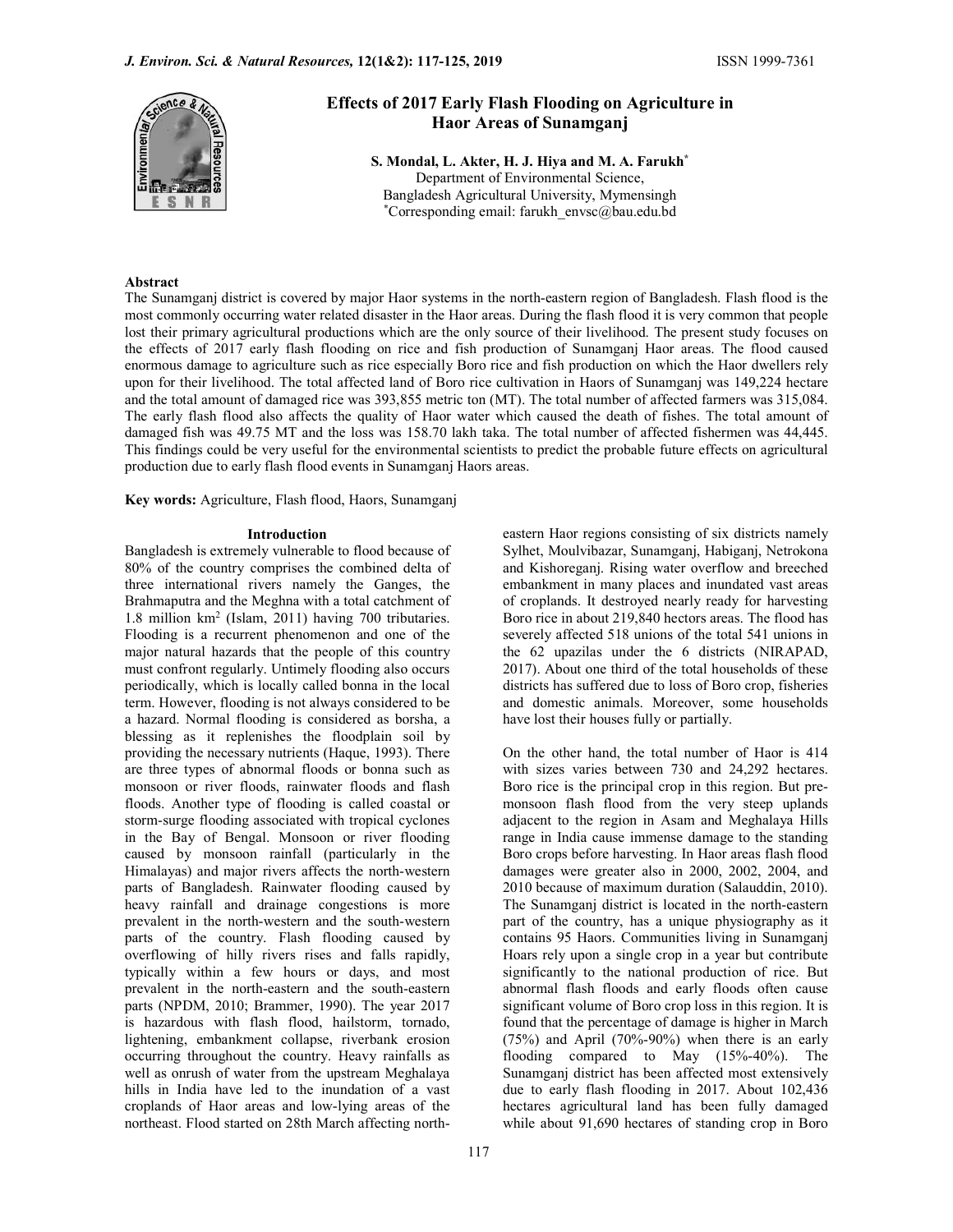fields has been damaged. Estimated total loss of potential rice crop was 354,840 metric tons (MT) and in monetary terms estimated loss amounted to BDT 10,645.2 million. About 23 water bodies have been affected and 49.75 metric ton (MT) fishes have been damaged. Moreover, about 2600 houses have been fully damaged and about 15,000 houses have been partially damaged due to this catastrophic early flash flood (NIRAPAD, 2017). The wetland-community is not only vulnerable to early flooding but is also vulnerable to extreme monsoon and post-monsoon flash floods. Unlike early floods, monsoon and postmonsoon floods damage homestead property, water infrastructure and sanitation facilities that facilitate water borne diseases during post-disaster period. Abnormal monsoon and post-monsoon floods are also serious threats to people and their resources living in wetland areas. However, communities have learned to live with extreme flood events and have adjusted their livelihood accordingly. But in recent times, their historical adaptation process with floods have been challenged due to the unpredictable and unexpected nature of extreme flood events. Therefore, the objectives of this study were to find out the effects of 2017 early flash flooding on rice and fish production of Sunamganj Haor areas.

# Materials and Methods

The study was carried out at Haor areas under Sunamganj district.

#### Geographic area and location

Sunamganj district is located in the north-eastern borderline of Bangladesh. It stands on the Surma river bank and full of Haors and Baors. It lies between 24º34' and 25º12' North latitudes and between 90º56' and 91º49' East longitudes. The total area of the district is  $3747.18 \text{ km}^2$  of which  $71.28 \text{ km}^2$  are under forest. The district is bordered by Khasia and Jaintia hilly area of Meghalaya (Indian State) to the north, Habiganj district to the south, Sylhet district to the east, Netrokona district to the west. The total population is 2,013,738; male 1,036,678 and female 977,060. Average literacy rate is 34.4%; male 38.1%, female 30.5%. There are 11 upazilas in Sunamganj district containing 87 unions, 1535 mauzas and 2887 villages.

#### Haors of Sunamganj district

Haors are bowl-shaped depression of considerable aerial extent lying between the natural levees of rivers or high lands of the northeast region. In most cases, Haors have formed as a result of peripheral faulting leading to the depression of Haor areas. There are 95 Haors in Sunamgonj district. Among 11 upazilas, Bishwambarpur does not have any Haors.

#### Site selection

Eleven (11) upazilas of Sunamganj district were selected for the study. The upazilas are Sunamganj Sadar, Dakshin Sunamganj, Dowara Bazar, Bishwamvarpur, Jagannathpur, Jamalganj, Tahirpur, Dharmapasha, Chhatak, Derai, and Sullah.

#### Data collection

The study data were collected through field visit in the flash flood affected area from 15-21 June 2017. The Data were also collected from the Department of Agricultural Extension (DAE), Upazila Agriculture Office (UAO) and District Fisheries Office (DFO) of Sunamganj.

## Rice production

Rice especially Boro rice cultivation on Haor areas of Sunamganj district was severely affected due to devastating flood event. Data of cultivated and affected land area of Boro rice, amount of damaged rice, affected land area of hybrid, local and ufshi varieties were collected from the Department of Agricultural Extension, Khamarbari and Upazila Agriculture Office, Sunamganj.

# Affected farmers

As the early flood destroyed rice production most of the farmers were affected severely. Data of affected farmers were collected from Department of Agricultural Extension, Khamarbari and Upazila Agriculture Office, Sunamganj. Landless, marginal, small, medium and large farmers were taken under investigation.

#### Fish production

Due to early flash flood lot of fishes were damaged in Sunamganj Haors. The data of damaged fishes amount and their prices were collected from the District Fisheries Office, Sunamganj.

## Affected fishermen

As the early flood destroyed fish production huge number of fishermen were affected severely. The data of affected fishermen were collected from the District Fisheries Office, Sunamganj.

#### Water quality parameters

The data of water quality parameters such as pH, Dissolved Oxygen (DO), Total Dissolved Solid (TDS), and Ammonia  $(NH_3)$ , were collected from the District Fisheries Office, Sunamganj. Due to harsh environmental and socio-economic condition, and unavailability of reliable data, only 4 days data were collected.

## Results and Discussion

#### Historical floods in Bangladesh

Many parts of Bangladesh during pre-monsoon frequently suffer from severe floods. Some parts experience floods almost every year with considerable damage. Affected area and percent of total area of Bangladesh affected by the flood are available since 1954 (Figure 1). The floods of 1954, 1955, 1974, 1987, 1988, 1998, 2004 and 2007 caused enormous damages to properties and considerable loss of life (BBS, 2011; Brouwer et al., 2007; Elahi, 1992).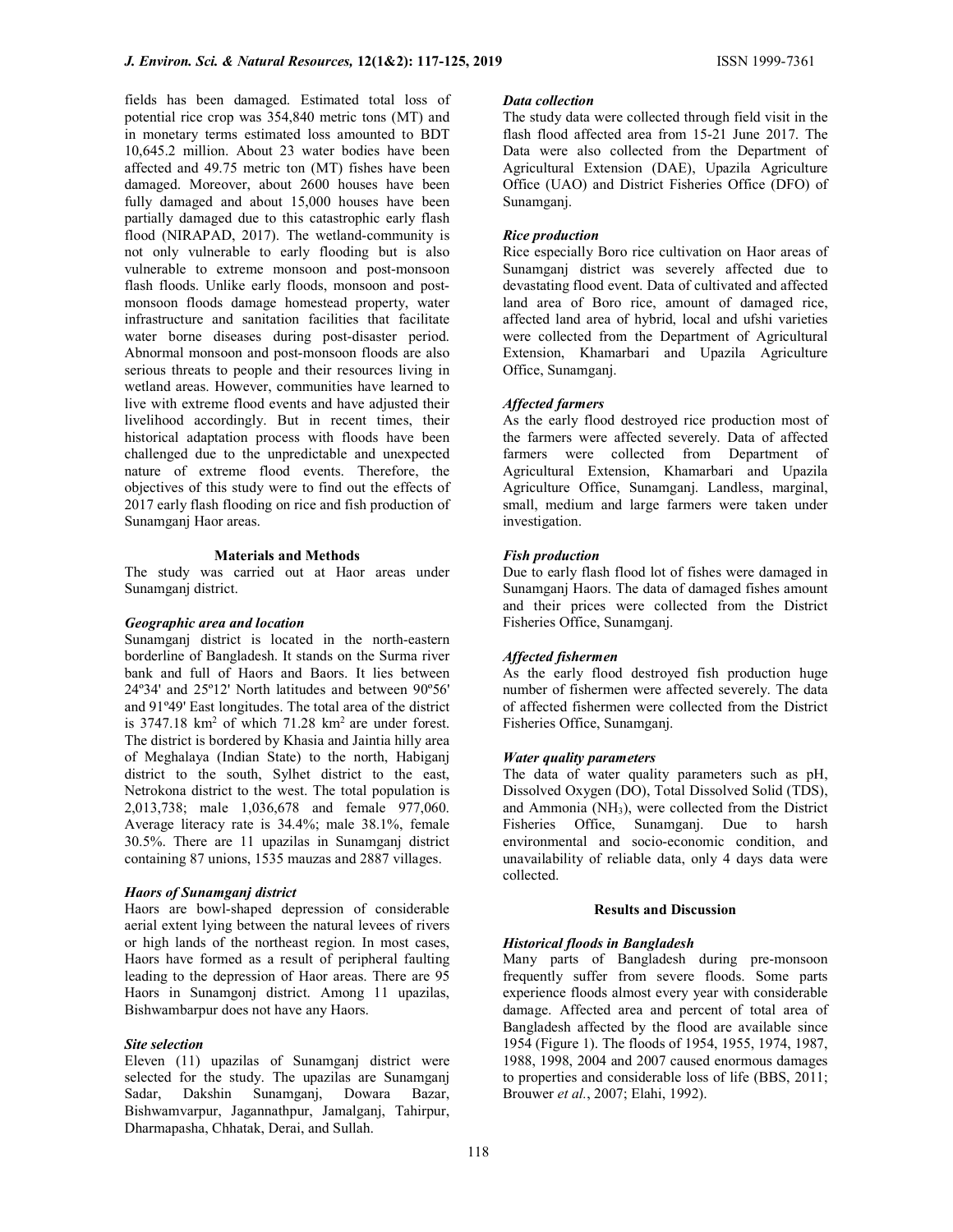

Fig. 1. Year-wise flood affected area in Bangladesh (1954-2017)

The figure 1 represents that the floods of 1987, 1988, 1998, 2004 and 2007 were most devastating and caused heavy economic losses. During the monsoon 2014, the flood was an average one and stayed for short duration in south-eastern Hill Basin-flash flood and short to medium in other three basins, the Brahmaputra, the Ganges, and the Meghna. It is observed that the floods of 1988 and 1998 affected higher percentage of the total area of Bangladesh. Flood number was higher before 1980's. From 1980's

to 1990's number of floods were relatively smaller but the extent of flood was severe. In present decade (2002-2017), flood is happening almost every year.

#### Effects of Flood

#### Effects on boro rice production

From the figure 2 it is observed that, whole Boro rice cultivated land was affected by early flash flood in Dharmapasha, Sullah, Tahirpur, Dowara Bazar and Chhatak upazilas.



Among investigated eleven (11) upazilas, Dharmapasha (24,800 ha), Jamalganj (18,414 ha), Sullah (18,160 ha), Derai (17,550 ha), Dakshin Sunamganj (15,100 ha) and Tahirpur (15,100 ha) were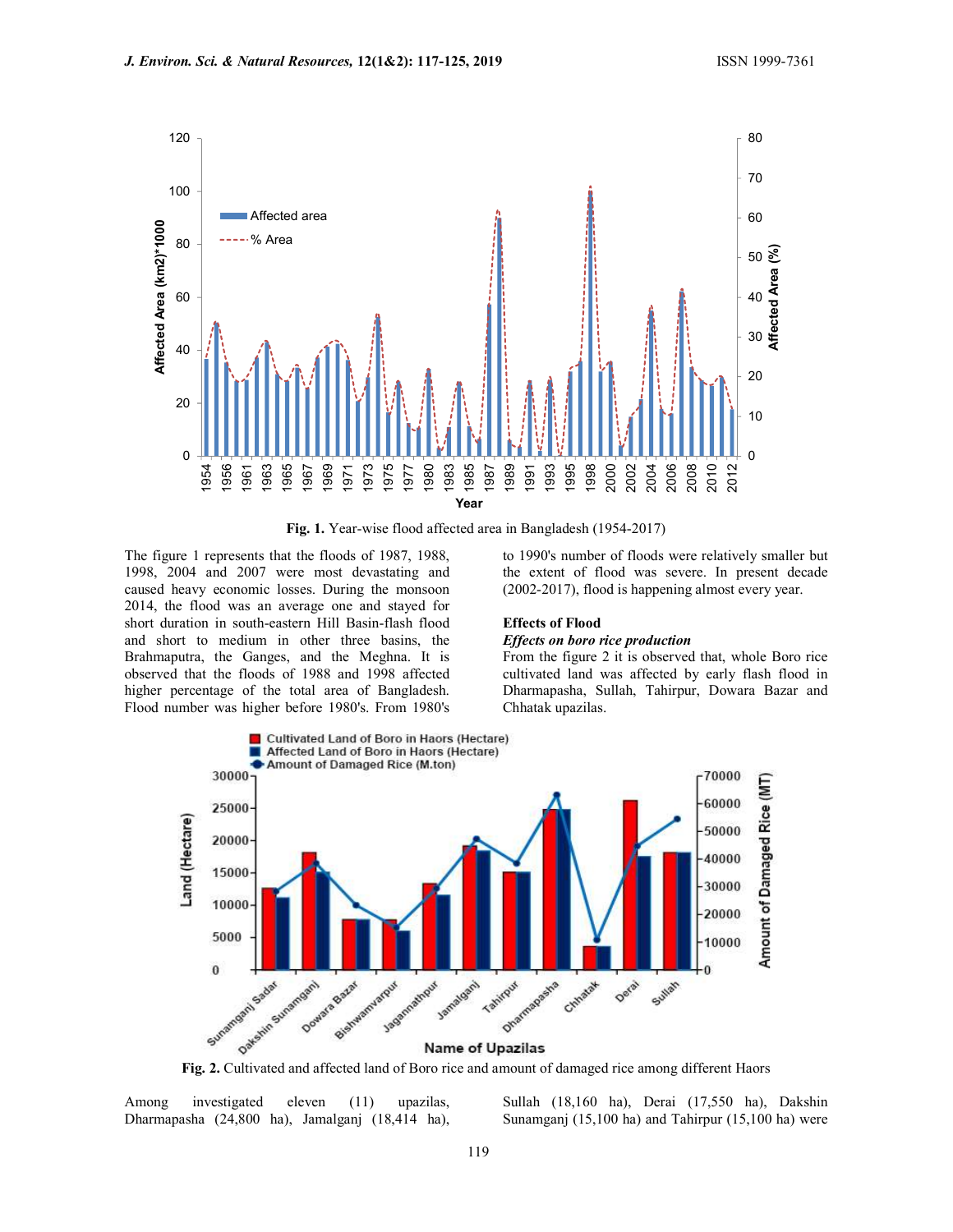affected most. Amount of damaged rice was also higher in these upazilas especially in Dharmapasha, Sullah, Jamalgang, and Derai which were 63,189, 54,480, 47,271 and 44,712 metric ton (MT), respectively. In Derai upazila a large amount of cultivated land was not affected because there are some high land areas in this upazila where flood water was not reached. The total affected land of Boro rice in Haors of Sunamganj diatrict was 149,224 hectare and total amount of damaged rice was 393,855 MT. In Haor areas Boro rice is damaged by early flash flood mainly due to unavailability of controlling measures (Khan et al., 2012).

#### Effects on hybrid rice production

The figure 3 represents the higher amount of damaged land in Patharia (250 ha), Paschim Birgaon (190 ha), Shimulbak (175 ha) and Jaykalas (150 ha) unions as there amount of cultivated land was greater which amounted 375, 250, 295 and 235 hectare, respectively.



Fig. 3. Cultivated and damaged land of hybrid rice and number of affected farmers among different Haors in Dakshin Sunamgonj upazila

Farmers were highly affected in Jaykalas, Shimulbak, Patharia and Durgapasha unions. Some lands were saved in Shimulbak, Joykalas, and Patharia unions because probably those areas were located in high land and a portion of crops was harvested before entering flood water. In Dakshin Sunamganj upazila the total damaged land of hybrid rice production was 1225 hectare. CEGIS (2012) reported that about 1.02 million hectare of rice had been completely damaged by floods and 2.44 million tons of rice could not be harvested because of floods during 1993 to 2010.

#### Effects on local rice production

Figure 4 shows the largest (102 hectare) amount of land was cultivated in Patharia union and smallest (39 hectare) amount of land was cultivated in Paschim Birgaon union. In Purba Birgaon and Paschim Birgaon unions almost all of the cultivated land was damaged because the severity of flood was extreme in those two unions.



Fig. 4. Cultivated and damaged land of local rice and number of affected farmers among different Haors in Dakshin Sunamgonj upazila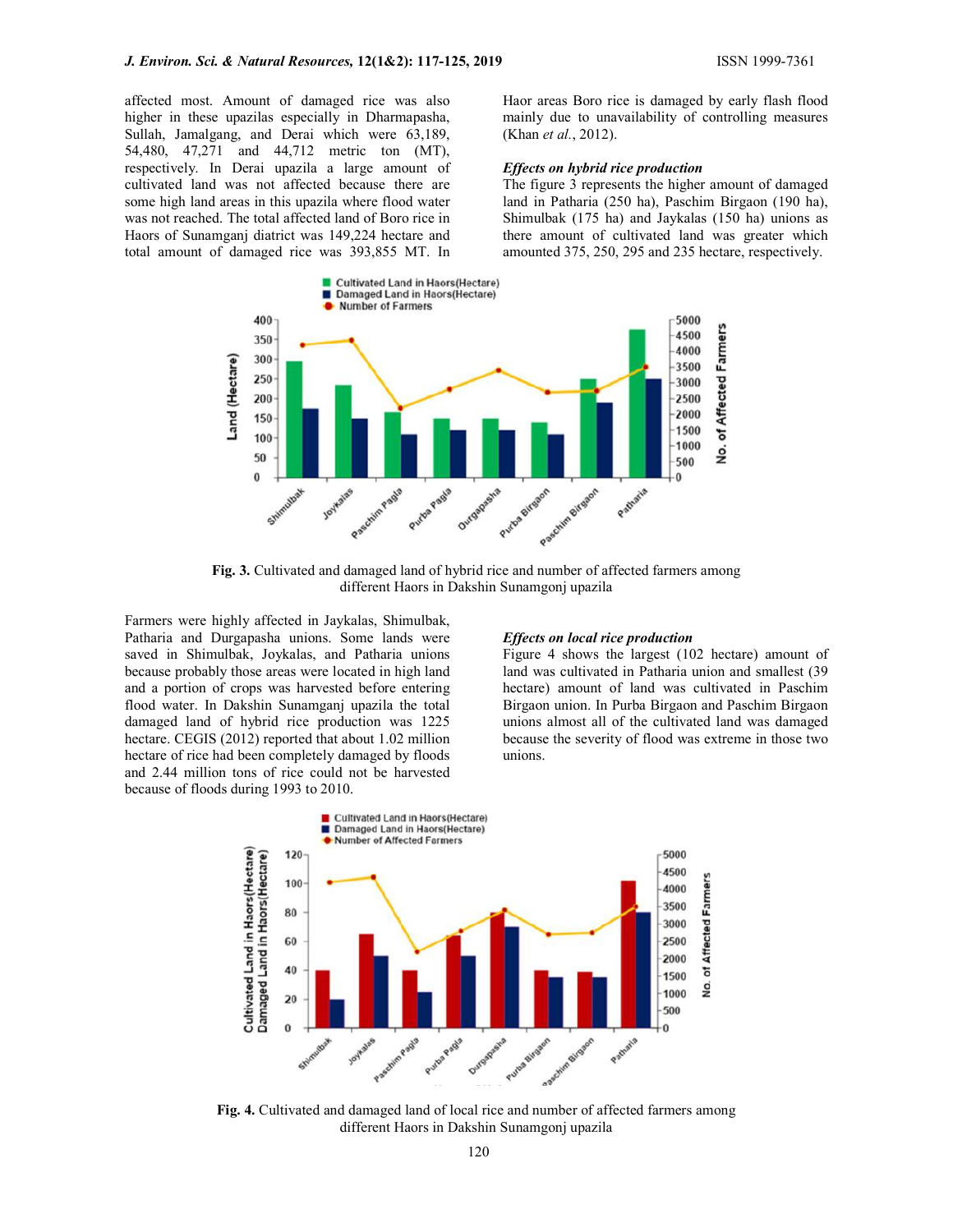It is also observed that, in Patharia (80 ha), Durgapasha (70 ha), Jaykalas (50 ha), and Purba Pagla (50 ha) unions the amount of damaged land was higher as there amount of cultivated land was greater which amounted 102, 80, 65, and 64 hectare, respectively. Farmers were highly affected in Jaykalas, Shimulbak, Patharia and Durgpasha unions. The total damaged land of local rice production in Dakshin Sunamganl upazila was 365 hectare.

## Effects on ufshi rice production

From the figure 5 it is observed that the largest (2890 hectare) amount of land was cultivated in Shimulbak union and smallest (1400 hectare) one was in Paschim Pagla union. In Purba Birgaon and Durgapasha unions almost all of the cultivated land was damaged because most of the crops were not harvested before early flash flooding. It is also observed that, in Jaykalas (1810 ha), Durgapasha (1680 ha), and Shimulbak (1665 ha) unions the amount of damaged land was higher and farmers were highly affected.



different Haors in Dakshin Sunamgonj upazila

In Shimulbak and Patharia unions a large amount of cultivated land was not damaged because probably those areas were located in high land and a portion of crops was harvested before entering flood water. The total damaged land of ufshi rice production in Dakshin Sunamganl upazila was 11,230 hectare.

#### Effects on farmers

Figure 6 represents the order of flood affected farmers (small > marginal > medium > landless > large) according to their number. Small farmers were mostly affected because of their lower amount of cultivated land which was totally damaged by flood. On the other hand large farmers were least affected because their amount of damaged land out of total cultivated land was lower and probably they have other sources of income. The total number of affected farmers was highest (53,026) in Dharmapasha upazila because all of the Boro rice cultivated land (24,800 ha) was affected by flood and the amount of damaged rice was highest (63,189 MT).



Fig. 6. Early flash flood affected farmers in the study areas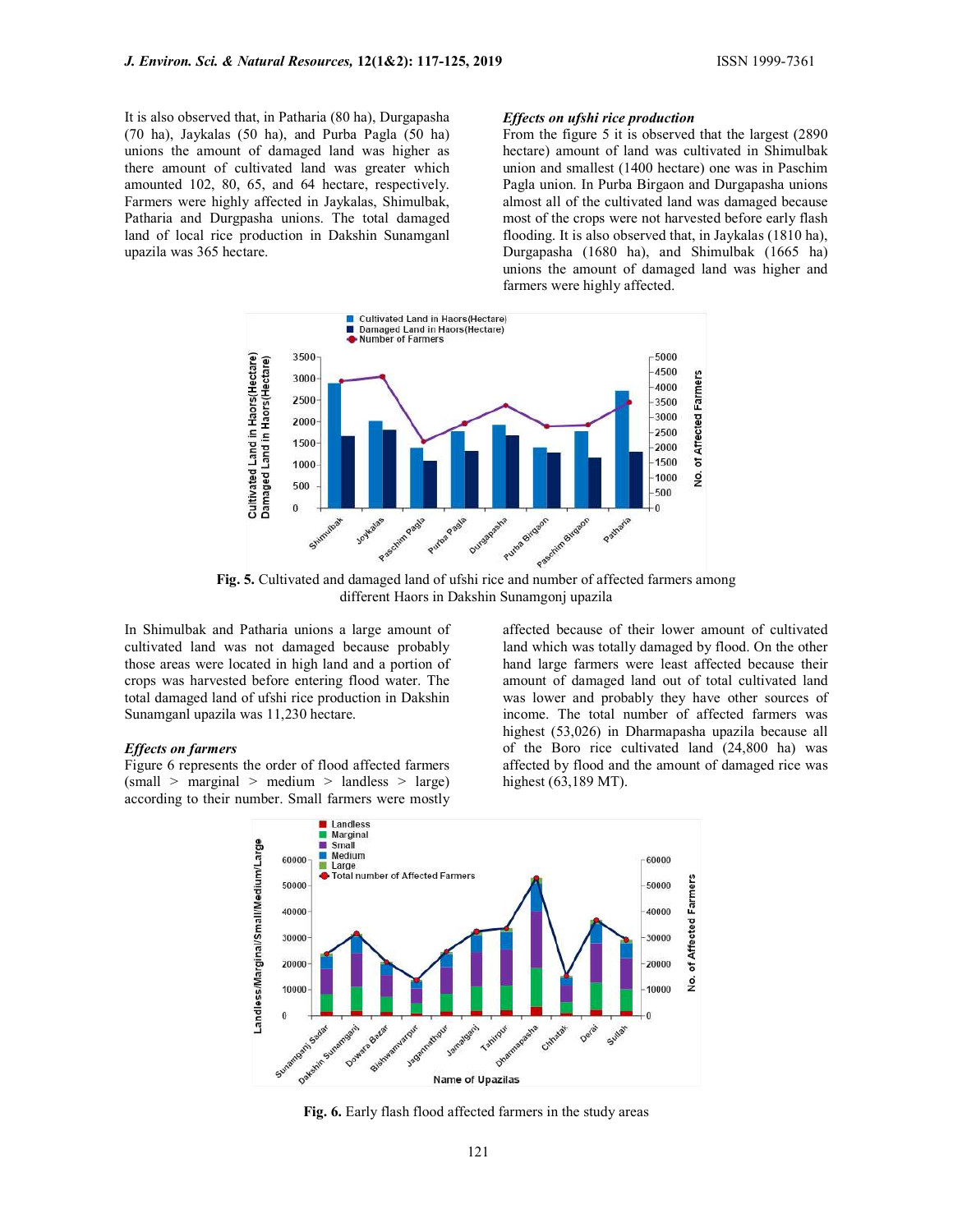Again, the total number of affected farmers was lowest (13,765) in Bishwamvarpur upazila because small amount (6123 ha) of Boro cultivated land was affected by flood and the lowest amount of damaged rice was found (63, 270 MT) here. The total number of affected farmers in all upazilas of Sunamganj district was 315,084. Samarakoon (2004) also observed that the damages caused by the floods have affected most the lower-income sectors of the population mostly small farmers, fishermen and unskilled laborers.

#### Effects on fish production

The local fish production was damaged severely due to early flash flooding (Figure 7). Higher amount of fish was damaged in Dharmapasha (10 MT) and Jamalganj (9.50 MT) upazilas and the loss was 31.70 and 31 lakh taka, respectively. On the other hand in Chhatak (0.6 MT) and Dowara Bazar (1.00 MT) upazilas amount of damaged fish was minor and the loss was 1.97 and 3.28 lakh taka, respectively. The total amount of damaged fish was 49.75 metric ton in in all upazilas of Sunamganj district and the total loss was 158.70 lakh taka.



Fig. 7. Amount of damaged fishes with their approximate prices among different Haors in the study areas

The fish might have died for various reasons, including water pollution and falling oxygen level in water due to the formation of ammonia gas after green paddy got rotten following the flashflood water level. Primarily presence of ammonia gas in the water was one of the possible reasons behind the death of fish.

#### Effects on fishermen

From the figure 8 it is observed that, fishermen became victim of the early flash flood in Sunamganj district. The total number of fishermen was highest (17,000) in Dharmapasha upazila and was lowest (3008) in

Bishwamvarpur upazila. The number of affected fishermen was highest (11,900) in Dharmapasha upazila because largest amount of fishes (10 metric ton) were damaged and the loss was 31.70 lakh taka. On the other hand the number of affected fishermen was lowest (355) in Chhatak upazila because smallest amount of fishes (0.6 metric ton) were damaged and the loss was 1.97 lakh taka. The number of affected fishermen was also higher in Derai (9209) and Sullah (9140) upazilas. The total number of affected fishermen was 44,445 in all upazilas.



Fig. 8. Number of affected fisherman among different Haors in the study areas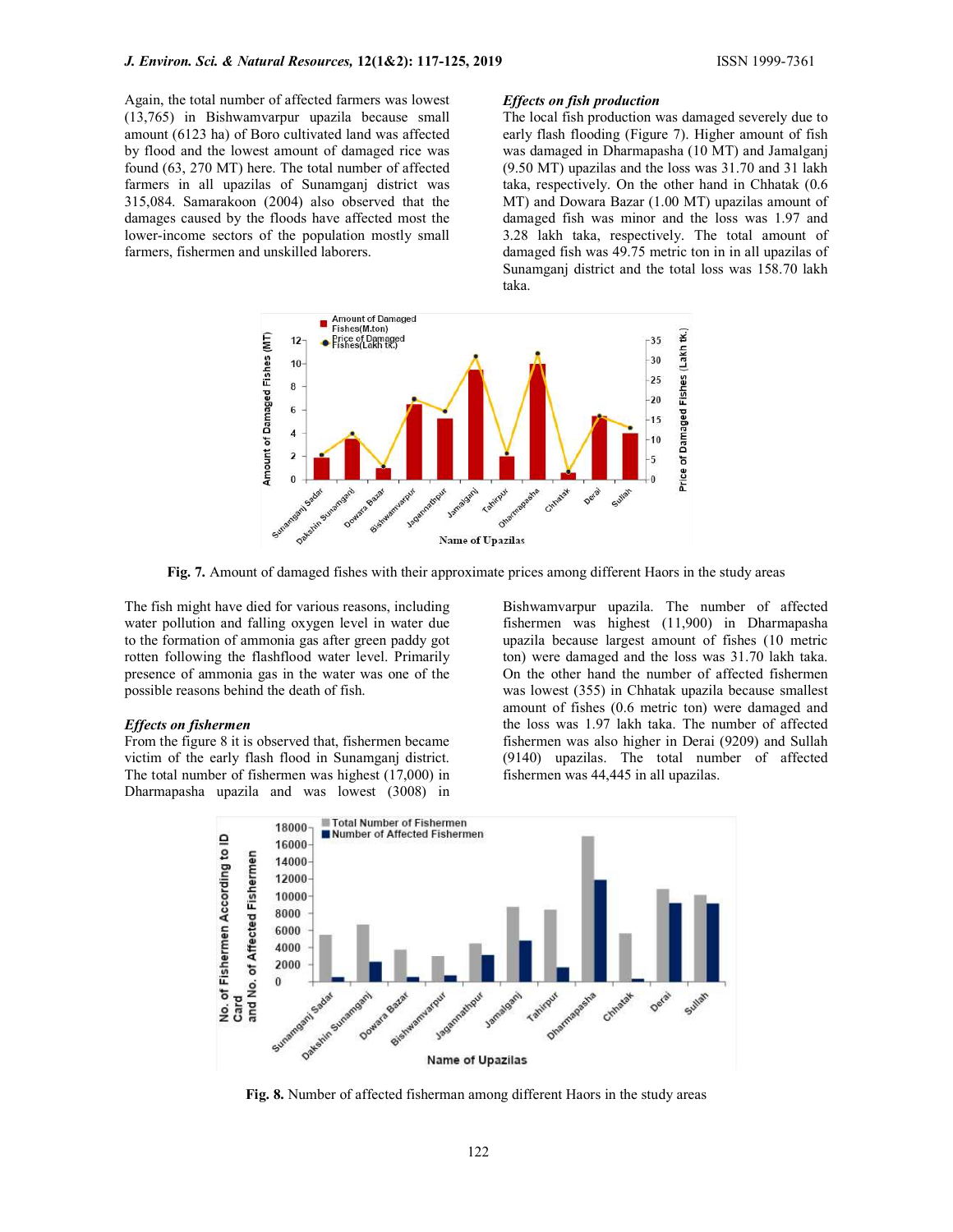# Effects on water quality

# Short term pH status

The pH of 11 different water bodies of Sunamganj Sadar, Dakshin Sunamganj, Dowara Bazar, Bishwamvarpur, Jagannathpur, Jamalganj, Tahirpur, Dharmapasha, Chhatak, Derai, and Sullah upazilas) on 4 successive days in April varies from 5.2 to 7.5 (fish blood has a pH of 7.4) while the ideal pH level for fish is 7-8 (Figure 9). In most of the water bodies the value of pH slightly changed every day but in case of Halir Haor (6.5) the pH value remained unchanged. In Matian Haor water was so acidic probably due the decomposition of green paddy and other terrestrial vegetation in excess amount. Most of the Haors have lower pH value than 7 resulting huge destruction on fish and other aquatic living bodies. The lower pH value was probably due to the stirring effect of the flood resulting in the mixing of the poorly alkaline or acidic bottom waters with alkaline surface waters.



Also the decrease in pH was due to decomposition of green paddy and other inundated terrestrial vegetation. It is possible for dissolved ions present in flood water

to affect the pH of the body of water, which in turn may influence the overall health of many aquatic species.



Fig. 10. Dissolved oxygen (DO) status among different Haors in the study areas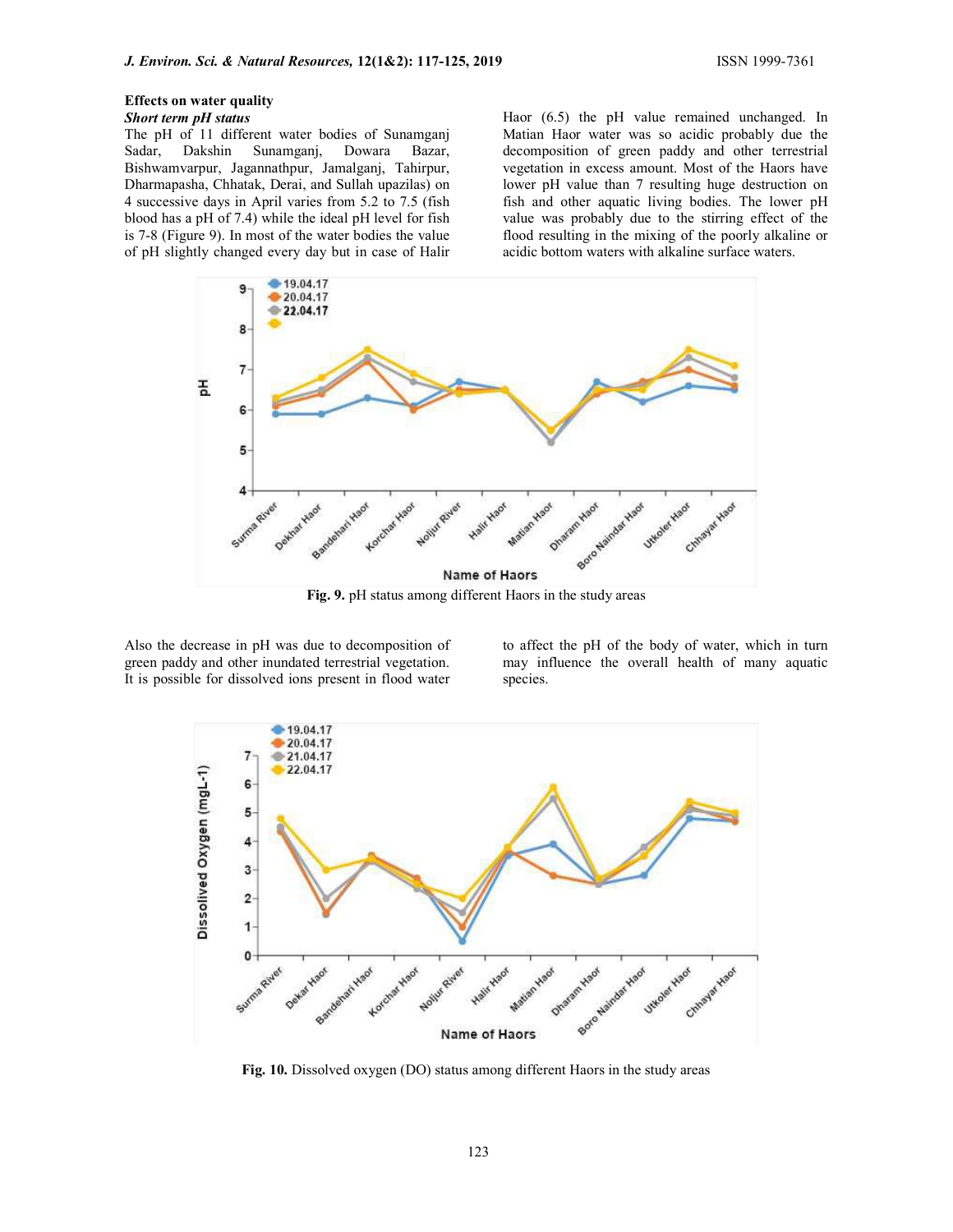## Short term DO status

Dissolved Oxygen (DO) level of Surma River, Utkoler Haor and Chhayar Haor was near 5.0 mgL-1but in case of other Haors, the dissolved oxygen level was below 5.0 mgL-1 which caused a drastic effect on aquatic lives (Figure 10). The decrease in DO was caused due to the decomposition of green paddy and other inundated terrestrial vegetation. Decomposition reduced the amount of oxygen, while increasing the amount of carbon dioxide in the affected environment. Also oxygen level in the water fell due to the formation of ammonia gas. The DO level was

increased gradually in most of the Haors as rain continues for the next few days.

#### Short term TDS status

Total Dissolved Solids (TDS) of 11 different water bodies of study area on 4 successive days in April varies from 30 to 90 mgL<sup>-1</sup> (Figure 11). The values of TDS were increased day by day in most of the Haors in where a constant level of TDS in the water is necessary for aquatic life. Presence of wastes and minerals in flood water may be the reason behind the rise of TDS in Haor water.



#### Short term NH3 status

The NH3 of 11 different water bodies (Haors) of study areas on 4 successive days in April varies from 0.25 to  $1.00 \text{ mgL}^{-1}$  (Figure 12). Water quality in the Haors was

not normal as NH3 gas formed there that killed huge fishes. This  $NH<sub>3</sub>$  (ammonia) gas was formed in Haor water due to rotten green paddy amid flash flood.



Fig. 12. NH<sub>3</sub> status among different Haorsin the study area

From the figure it is observed that, in most of the water bodies the values of NH<sub>3</sub> decreased day by day most probably due to the flow of flood water. But in case of Halir Haor  $(0.8 \text{ mgL}^{-1})$  and Matian Haor  $(0.5 \text{ mgL}^{-1})$ the values remained unchanged probably due to the presence of excess rotten green paddy.

## **Conclusions**

The flash flood of 2017 in the north-east region, triggered by heavy rainfall has breached parts of embankments and resulted in huge loss of assets and income of Haor dwellers. The flood caused enormous